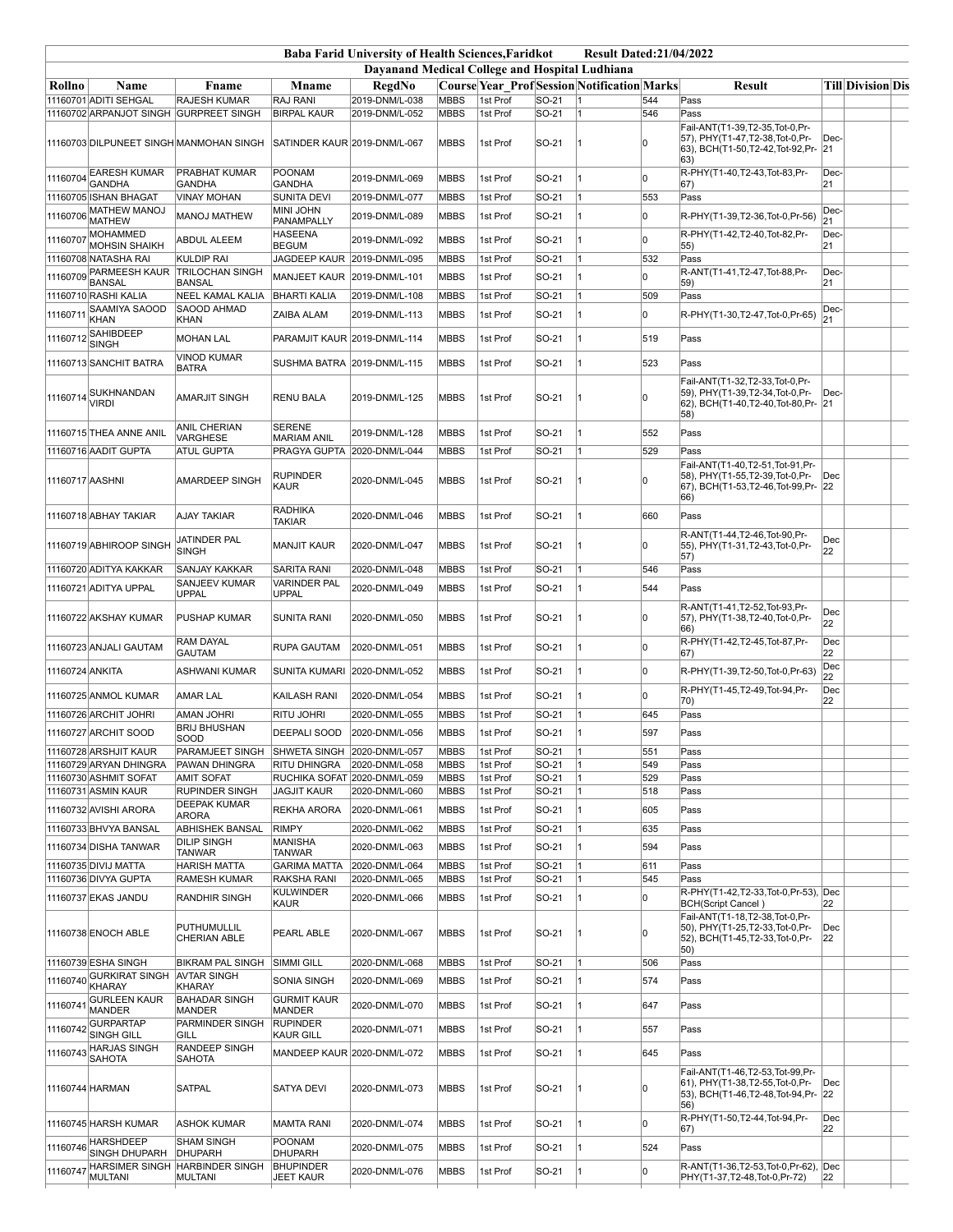|                 | 11160748 HIYANOOR<br>GHOSH                      | <b>ARINDAM GHOSH</b>                         | <b>IUZMA KHAN</b>                                             | 2020-DNM/L-077 | <b>MBBS</b>  | 1st Prof             | SO-21          | 11 | 597        | Pass                                                                                                               |           |  |
|-----------------|-------------------------------------------------|----------------------------------------------|---------------------------------------------------------------|----------------|--------------|----------------------|----------------|----|------------|--------------------------------------------------------------------------------------------------------------------|-----------|--|
|                 | 11160749 ISHAAN GOYAL                           | RAKESH GOYAL                                 | RIMPY GOYAL                                                   | 2020-DNM/L-078 | <b>MBBS</b>  | 1st Prof             | SO-21          |    | l0         | R-ANT(T1-30,T2-62,Tot-0,Pr-65)                                                                                     | Dec<br>22 |  |
| 11160750        | ISHWINDER<br>SINGH HANJRA                       | JARNAIL SINGH<br><b>HANJRA</b>               | $ R$ AJINDER KAUR $\left _{2020}$ -DNM/L-079<br><b>HANJRA</b> |                | <b>MBBS</b>  | 1st Prof             | SO-21          |    | In         | Fail-ANT(T1-28,T2-45,Tot-0,Pr-<br>50), PHY(T1-41,T2-38,Tot-0,Pr-<br>56), BCH(T1-52,T2-39,Tot-0,Pr-<br>$ 51\rangle$ | Dec<br>22 |  |
|                 | 11160751 JANNAT VIRK                            | G.S. VIRK                                    | <b>RAJNEET</b><br><b>RANDHAWA</b>                             | 2020-DNM/L-080 | MBBS         | 1st Prof             | SO-21          |    | l0         | R-ANT(T1-37,T2-42,Tot-0,Pr-67),<br>PHY(T1-48,T2-46,Tot-94,Pr-69)                                                   | Dec<br>22 |  |
|                 | 11160752 JASKARAN SINGH TEJINDER SINGH          |                                              | KIRANJIT KAUR                                                 | 2020-DNM/L-081 | MBBS         | 1st Prof             | SO-21          |    | In         | Fail-ANT(T1-24,T2-34,Tot-0,Pr-<br>50), PHY(T1-40,T2-29,Tot-0,Pr-<br>57), BCH(T1-58,T2-43,Tot-<br>101, Pr-38)       | Dec<br>22 |  |
|                 | 11160753 JASKIRAN KAUR                          | RAVINDER SINGH                               | TAJINDER KAUR 2020-DNM/L-082                                  |                | MBBS         | 1st Prof             | SO-21          |    | l0         | R-PHY(T1-47,T2-43,Tot-90,Pr-<br>71)                                                                                | Dec<br>22 |  |
|                 | 11160754 JASLEEN KAUR                           | <b>GURDISH SINGH</b>                         | NEETU                                                         | 2020-DNM/L-083 | MBBS         | 1st Prof             | SO-21          |    | 573        | Pass                                                                                                               | Dec<br>22 |  |
| 11160755 JATIN  |                                                 | <b>RIPU DAMAN</b>                            | <b>ASHA RANI</b>                                              | 2020-DNM/L-084 | <b>MBBS</b>  | 1st Prof             | SO-21          | 11 | 563        | Pass                                                                                                               |           |  |
|                 | 11160756 JYOTI KLAIR                            | <b>DARSHAN SINGH</b>                         | <b>SEETO</b>                                                  | 2020-DNM/L-085 | MBBS         | 1st Prof             | SO-21          |    | O          | R-ANT(T1-32,T2-57,Tot-0,Pr-67),<br>PHY(T1-50,T2-46,Tot-96,Pr-63)                                                   | Dec<br>22 |  |
|                 | 11160757 KAIRVI SINGLA                          | NAVJOSH SINGLA                               | <b>URVASHI</b><br>SINGLA                                      | 2020-DNM/L-086 | MBBS         | 1st Prof             | SO-21          |    | 574        | Pass                                                                                                               |           |  |
|                 | 11160758 KHUSHI KHOKHAR                         | <b>SUKHWINDER</b><br><b>SINGH KHOKHAR</b>    | <b>HARPREET</b><br>KAUR                                       | 2020-DNM/L-087 | MBBS         | 1st Prof             | SO-21          |    | 541        | Pass                                                                                                               |           |  |
|                 | 11160759 KOMAL PREET                            | SAVINDER PAL                                 | NIRMAL                                                        | 2020-DNM/L-088 | MBBS         | 1st Prof             | SO-21          |    | ln.        | R-ANT(T1-34,T2-46,Tot-0,Pr-58),<br>PHY(T1-48,T2-40,Tot-88,Pr-65)                                                   | Dec<br>22 |  |
| 11160760        | KRISH ADITYA<br><b>SHARMA</b>                   | <b>NEERAJ KUMAR</b><br><b>SHARMA</b>         | SHALINI<br>SHARMA                                             | 2020-DNM/L-089 | MBBS         | 1st Prof             | SO-21          |    | 627        | Pass                                                                                                               |           |  |
|                 | 11160761 KRITI GARG                             | <b>RAJNISH GARG</b>                          | PUNITA GARG                                                   | 2020-DNM/L-090 | <b>MBBS</b>  | 1st Prof             | SO-21          |    | 602        | Pass                                                                                                               |           |  |
| 1116076         | KSHEERAJA<br>MURALIDHARAN                       | V.S.MURALIDHARAN                             | <b>RAMYA</b><br>MURALIDHARAN                                  | 2020-DNM/L-091 | <b>MBBS</b>  | 1st Prof             | SO-21          |    | 560        | Pass                                                                                                               |           |  |
| 11160763 LIPIKA |                                                 | <b>SITAL RAM</b>                             | SHUVINDER JIT                                                 | 2020-DNM/L-092 | MBBS         | 1st Prof             | SO-21          |    | l0         | R-ANT(T1-36,T2-51,Tot-0,Pr-60),<br>PHY(T1-53,T2-43,Tot-96,Pr-60)                                                   | Dec<br>22 |  |
| 11160764 MAITRI |                                                 | SANJEEV KUMAR                                | <b>AARTI</b>                                                  | 2020-DNM/L-093 | MBBS         | 1st Prof             | SO-21          |    | 555        | Pass                                                                                                               |           |  |
|                 | 11160765 MANINDER SINGH BABEN SINGH             |                                              | AMANDEEP                                                      | 2020-DNM/L-094 | MBBS         | 1st Prof             | SO-21          |    | O          | R-PHY(T1-48.T2-40.Tot-88.Pr-                                                                                       | Dec       |  |
|                 | 11160766 MANISHA                                | <b>AMIR SINGH</b>                            | KAUR<br><b>RAM PIARY</b>                                      | 2020-DNM/L-095 | MBBS         | 1st Prof             | SO-21          |    | 523        | 60)<br>Pass                                                                                                        | 22        |  |
|                 | 11160767 MANPREET KAUR AMARJEET SINGH           |                                              | RAJINDER KAUR 2020-DNM/L-096                                  |                | MBBS         | 1st Prof             | SO-21          |    | 556        | Pass                                                                                                               |           |  |
|                 | 11160768 MANRAJ SINGH                           | <b>DEEPINDER SINGH</b>                       | PAWANDEEP<br>KAUR                                             | 2020-DNM/L-097 | MBBS         | 1st Prof             | SO-21          |    | 518        | Pass                                                                                                               |           |  |
|                 | 11160769 MANSHA GARG                            | <b>RAJESH GARG</b>                           | <b>MALA GARG</b>                                              | 2020-DNM/L-098 | <b>MBBS</b>  | 1st Prof             | SO-21          |    | 647        | Pass                                                                                                               |           |  |
|                 | 11160770 MEHAK KASHYAP                          | PAWAN KUMAR                                  | <b>PARMJEET</b><br>KAUR                                       | 2020-DNM/L-099 | MBBS         | 1st Prof             | SO-21          |    | l0         | R-PHY(T1-44,T2-38,Tot-0,Pr-64),<br>BCH(T1-53,T2-46,Tot-99,Pr-56)                                                   | Dec<br>22 |  |
|                 | 11160771 OMKAR BHARTI                           | <b>RAJINDER KUMAR</b>                        | <b>REKHA</b>                                                  | 2020-DNM/L-100 | <b>MBBS</b>  | 1st Prof             | SO-21          |    | 558        | Pass                                                                                                               |           |  |
|                 | 11160772 PALKPREET KAUR HARJIT SINGH            |                                              | PARMJEET<br>KAUR                                              | 2020-DNM/L-101 | <b>MBBS</b>  | 1st Prof             | SO-21          |    | l0         | R-ANT(T1-30,T2-45,Tot-0,Pr-64),<br>PHY(T1-48,T2-41,Tot-89,Pr-60)                                                   | Dec<br>22 |  |
|                 | 11160773 PAWAN KUMAR                            | TARSEM SINGH                                 | SONU                                                          | 2020-DNM/L-102 | <b>MBBS</b>  | 1st Prof             | SO-21          |    | 495        | Pass                                                                                                               |           |  |
|                 | 11160774 POOJA PRAVEEN                          | <b>PRAVEEN NARAYAN</b>                       | VARSHA<br>PRAVEEN                                             | 2020-DNM/L-103 | MBBS         | 1st Prof             | SO-21          |    | ۱O         | Fail-ANT(T1-38,T2-52,Tot-0,Pr-<br>63), PHY(T1-27, T2-34, Tot-0, Pr-<br>65), BCH(T1-50,T2-47,Tot-97,Pr-<br> 62)     | Dec<br>22 |  |
|                 | 11160775 PRAKRITI                               | <b>VARINDER KUMAR</b>                        | DEEPIKA<br>KUMAR                                              | 2020-DNM/L-104 | <b>MBBS</b>  | 1st Prof             | SO-21          |    | 523        | Pass                                                                                                               |           |  |
|                 | 11160776 PRANAV MONGA                           | NAVINDER MONGA                               | PAYAL MONGA                                                   | 2020-DNM/L-105 | <b>MBBS</b>  | 1st Prof             | SO-21          |    | 566        | Pass                                                                                                               |           |  |
|                 | 11160777 PRATHAM CHUG<br><b>PRERNA</b>          | SANDEEP KUMAR<br>PARAMDEEP                   | POOJA ARORA<br><b>DIMPLE</b>                                  | 2020-DNM/L-106 | MBBS         | 1st Prof             | SO-21          |    | 611        | Pass                                                                                                               |           |  |
|                 | 11160778 CHHABRA                                | CHHABRA                                      | <b>CHHABRA</b>                                                | 2020-DNM/L-107 | <b>MBBS</b>  | 1st Prof             | SO-21          |    | 608        | Pass                                                                                                               |           |  |
|                 | 11160779 PRISHA BHAGAT<br>11160780 PRISHA GOYAL | <b>RAMESH KUMAR</b><br>RAJINDER GOYAL        | VINEYA BHAGAT 2020-DNM/L-108<br><b>SHASHI BALA</b>            | 2020-DNM/L-109 | MBBS<br>MBBS | 1st Prof<br>1st Prof | SO-21<br>SO-21 | 11 | 561<br>583 | Pass<br>Pass                                                                                                       |           |  |
| 11160781 PRIYA  |                                                 | PREM KUMAR                                   | <b>RENU BALA</b>                                              | 2020-DNM/L-110 | <b>MBBS</b>  | 1st Prof             | SO-21          | 11 | 617        | Pass                                                                                                               |           |  |
| 11160782        | PRIYANKA<br><b>CHOPRA</b>                       | <b>RAVI KUMAR</b><br><b>CHOPRA</b>           | SONIA CHOPRA                                                  | 2020-DNM/L-111 | <b>MBBS</b>  | 1st Prof             | SO-21          |    | 628        | Pass                                                                                                               |           |  |
|                 | 11160783 RAGHAV GOYAL                           | <b>SUDAMA GOYAL</b>                          | DEEPIKA GOYAL 2020-DNM/L-112                                  |                | <b>MBBS</b>  | 1st Prof             | SO-21          | 1  | 546        | Pass                                                                                                               |           |  |
|                 | 11160784 RAHUL KUMAR                            | <b>BALBIR SINGH</b>                          | <b>RITA KUMARI</b>                                            | 2020-DNM/L-113 | <b>MBBS</b>  | 1st Prof             | SO-21          |    | 511        | Pass<br>R-ANT(T1-45.T2-46.Tot-91.Pr-                                                                               |           |  |
|                 | 11160785 RAJVEER SINGH                          | MANINDER SINGH                               | RAJ RANI                                                      | 2020-DNM/L-114 | MBBS         | 1st Prof             | SO-21          |    | 0          | 62), PHY(T1-40, T2-58, Tot-98, Pr-<br>$ 64\rangle$                                                                 | Dec<br>22 |  |
| 11160786 PESHIN | RAVISHIKHA                                      | RAVINDER KRISHAN DEEPSHIKHA<br><b>PESHIN</b> | AMLA                                                          | 2020-DNM/L-115 | MBBS         | 1st Prof             | SO-21          |    | 505        | Pass                                                                                                               |           |  |
|                 | 11160787 RISHABH GARG                           | MOHINDER PAL<br>GARG                         | <b>MEENU GARG</b>                                             | 2020-DNM/L-116 | MBBS         | 1st Prof             | SO-21          |    | 594        | Pass                                                                                                               |           |  |
|                 | 11160788 RITVIK GUPTA                           | <b>ABHEY GUPTA</b>                           | <b>ANU GUPTA</b>                                              | 2020-DNM/L-117 | <b>MBBS</b>  | 1st Prof             | SO-21          | 11 | 665        | Pass                                                                                                               |           |  |
|                 | 11160789 ROHIT SIDHU                            | DHALVINDER RAJ                               | <b>SITA RANI</b>                                              | 2020-DNM/L-118 | MBBS         | 1st Prof             | SO-21          |    | 485        | Pass                                                                                                               |           |  |
| 11160790        | <b>RUPAMPREET</b><br><b>KAUR GILL</b>           | <b>AMARJIT SINGH</b><br><b>GILL</b>          | <b>JAGDISH KAUR</b><br>GILL                                   | 2020-DNM/L-119 | MBBS         | 1st Prof             | SO-21          |    | O          | R-ANT(T1-51,T2-32,Tot-0,Pr-61), Dec<br>PHY(T1-39,T2-54,Tot-0,Pr-63)                                                | 22        |  |
|                 | 11160791 SACHI BANSAL                           | RAVI BANSAL                                  | <b>RIMPY BANSAL</b>                                           | 2020-DNM/L-120 | MBBS         | 1st Prof             | SO-21          |    | 509        | Pass                                                                                                               |           |  |
|                 | 11160792 SAMIKSHA JAIN                          | PANKAJ KUMAR<br>JAIN                         | <b>ASHA RANI</b>                                              | 2020-DNM/L-121 | MBBS         | 1st Prof             | SO-21          |    | 638        | Pass                                                                                                               |           |  |
|                 | 11160793 SANVI MALHOTRA                         | SANJEEV<br><b>MALHOTRA</b>                   | <b>SEEMA</b><br><b>MALHOTRA</b>                               | 2020-DNM/L-122 | MBBS         | 1st Prof             | SO-21          |    | l0         | R-PHY(T1-46,T2-47,Tot-93,Pr-                                                                                       | Dec<br>22 |  |
|                 | 11160794 SANYA GUPTA                            | <b>VISHAL GUPTA</b>                          | HIMANI GUPTA                                                  | 2020-DNM/L-123 | <b>MBBS</b>  | 1st Prof             | SO-21          | 11 | 621        | $ 54\rangle$<br>Pass                                                                                               |           |  |
|                 | 11160795 SANYA GUPTA                            | RAKESH GUPTA                                 | <b>ANU GUPTA</b>                                              | 2020-DNM/L-124 | MBBS         | 1st Prof             | SO-21          |    | 580        | Pass                                                                                                               |           |  |
| 11160796        | SATWINDERPAL<br>SINGH SUPRA                     | <b>CHARAN SINGH</b><br><b>SUPRA</b>          | <b>BALJIT KAUR</b>                                            | 2020-DNM/L-125 | MBBS         | 1st Prof             | SO-21          |    | l0         | R-ANT(T1-50,T2-41,Tot-91,Pr-<br>$ 64\rangle$                                                                       | Dec<br>22 |  |
|                 | 11160797 SEHAJ SINGH                            | RAGHUBIR SINGH                               | <b>JASPREET</b><br>KAUR                                       | 2020-DNM/L-126 | MBBS         | 1st Prof             | SO-21          |    | 537        | Pass                                                                                                               |           |  |
|                 | 11160798 SHAMIKSHA S                            | SHANMUGAM N                                  | <b>SHARMILA</b>                                               | 2020-DNM/L-127 | MBBS         | 1st Prof             | SO-21          |    | 508        | Pass                                                                                                               |           |  |
|                 | 11160799 SHARAN KAUR                            | JATINDER SINGH                               | <b>SHANTHINI S</b><br><b>SUKHJOT KAUR</b>                     | 2020-DNM/L-128 | MBBS         | 1st Prof             | SO-21          |    | 611        | Pass                                                                                                               |           |  |
|                 | SHUBHKARAN                                      | <b>GORAYA</b>                                |                                                               |                |              |                      |                |    |            |                                                                                                                    |           |  |
| 11160800        | SINGH GILL                                      | ROOPINDER GILL                               | <b>NEELAM GILL</b>                                            | 2020-DNM/L-129 | MBBS         | 1st Prof             | SO-21          |    | 573        | Pass                                                                                                               |           |  |
|                 |                                                 |                                              |                                                               |                |              |                      |                |    |            |                                                                                                                    |           |  |